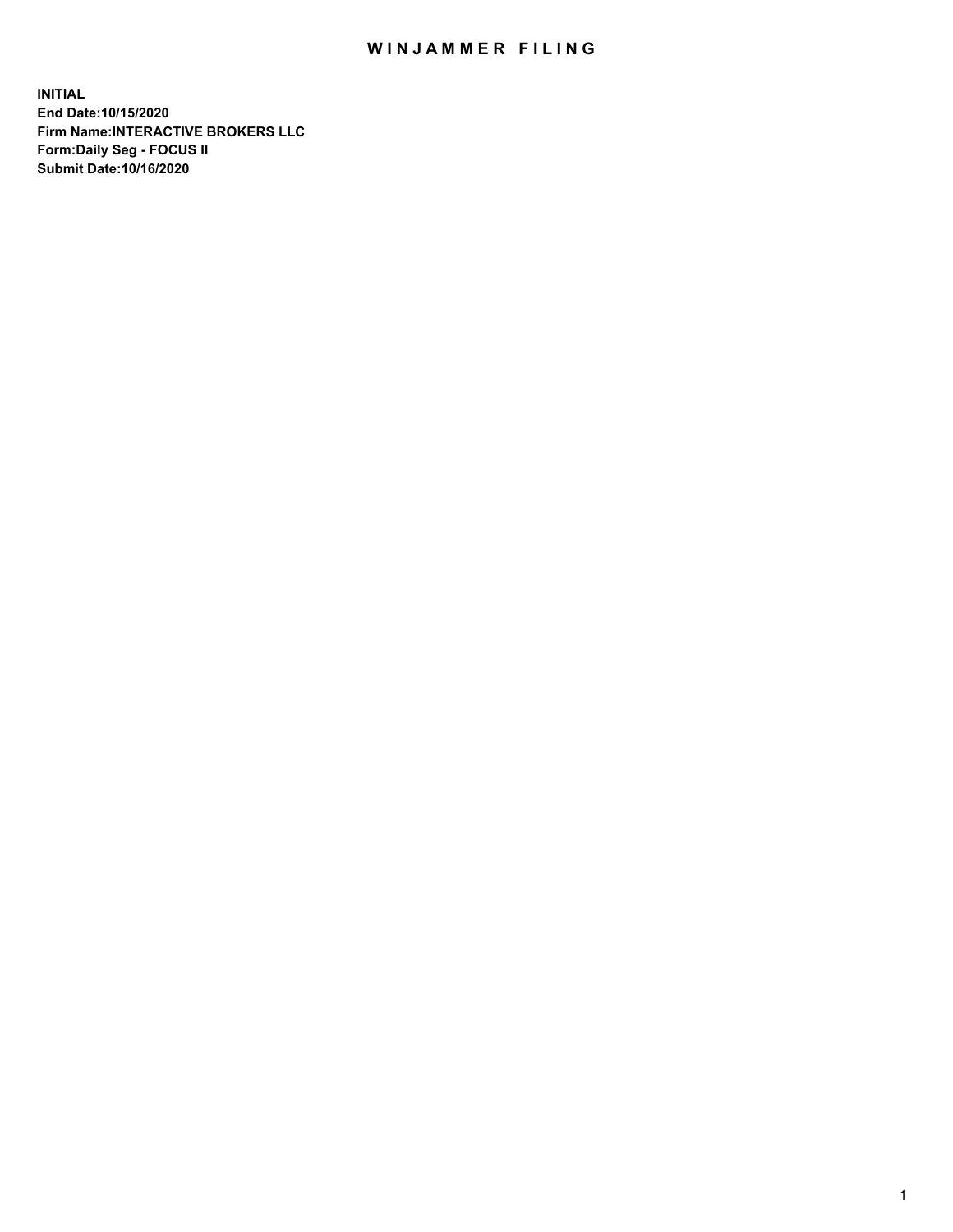**INITIAL End Date:10/15/2020 Firm Name:INTERACTIVE BROKERS LLC Form:Daily Seg - FOCUS II Submit Date:10/16/2020 Daily Segregation - Cover Page**

| Name of Company                                                                                                                                                                                                                                                                                                                | <b>INTERACTIVE BROKERS LLC</b>                                                  |  |
|--------------------------------------------------------------------------------------------------------------------------------------------------------------------------------------------------------------------------------------------------------------------------------------------------------------------------------|---------------------------------------------------------------------------------|--|
| <b>Contact Name</b>                                                                                                                                                                                                                                                                                                            | James Menicucci                                                                 |  |
| <b>Contact Phone Number</b>                                                                                                                                                                                                                                                                                                    | 203-618-8085                                                                    |  |
| <b>Contact Email Address</b>                                                                                                                                                                                                                                                                                                   | jmenicucci@interactivebrokers.c<br>om                                           |  |
| FCM's Customer Segregated Funds Residual Interest Target (choose one):<br>a. Minimum dollar amount: ; or<br>b. Minimum percentage of customer segregated funds required:%; or<br>c. Dollar amount range between: and; or<br>d. Percentage range of customer segregated funds required between:% and%.                          | <u>0</u><br>$\overline{\mathbf{0}}$<br>155,000,000 245,000,000<br><u>00</u>     |  |
| FCM's Customer Secured Amount Funds Residual Interest Target (choose one):<br>a. Minimum dollar amount: ; or<br>b. Minimum percentage of customer secured funds required:% ; or<br>c. Dollar amount range between: and; or<br>d. Percentage range of customer secured funds required between:% and%.                           | <u>0</u><br>$\overline{\mathbf{0}}$<br>80,000,000 120,000,000<br>0 <sub>0</sub> |  |
| FCM's Cleared Swaps Customer Collateral Residual Interest Target (choose one):<br>a. Minimum dollar amount: ; or<br>b. Minimum percentage of cleared swaps customer collateral required:% ; or<br>c. Dollar amount range between: and; or<br>d. Percentage range of cleared swaps customer collateral required between:% and%. | <u>0</u><br>$\underline{\mathbf{0}}$<br>0 <sub>0</sub><br>0 <sub>0</sub>        |  |

Attach supporting documents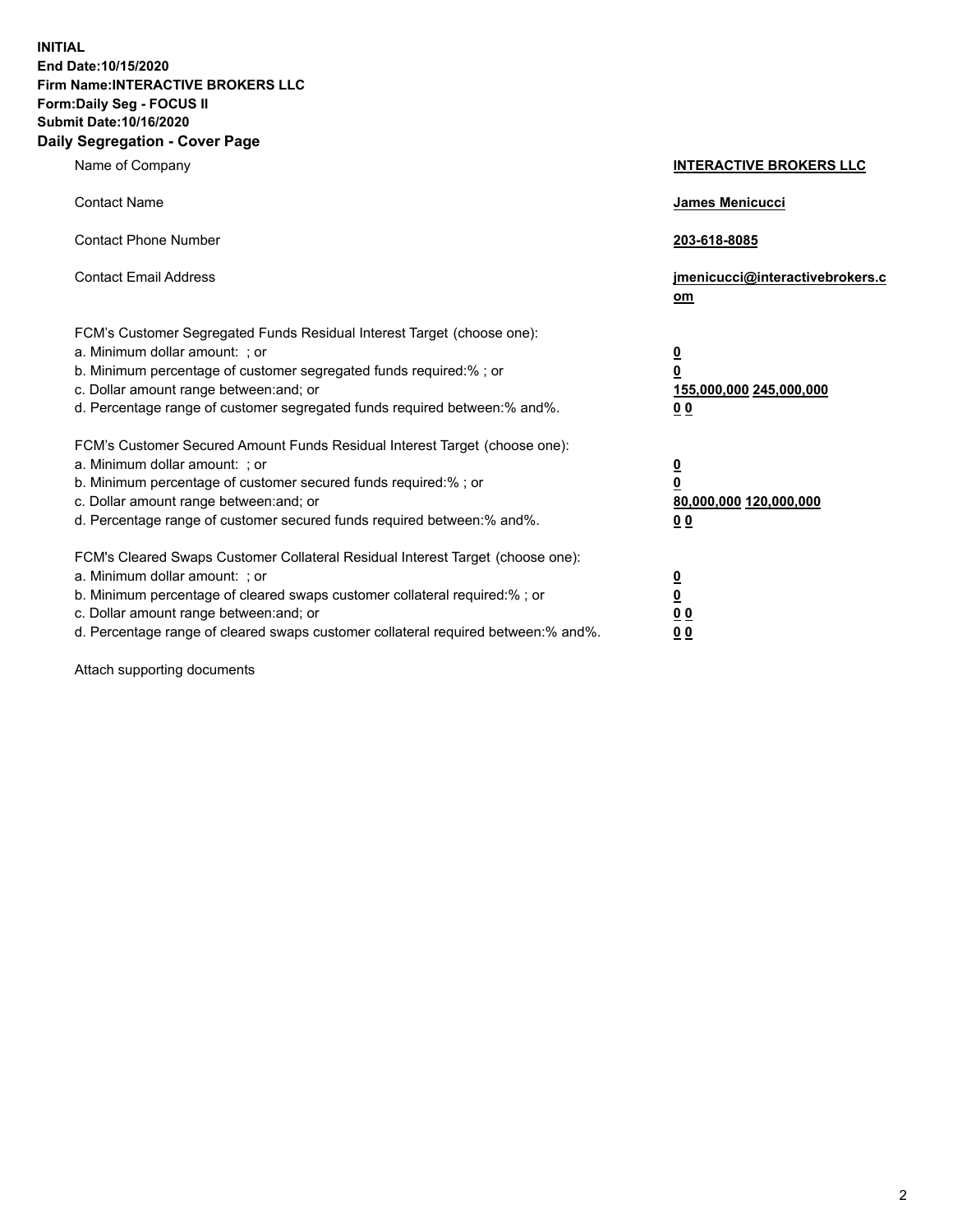**INITIAL End Date:10/15/2020 Firm Name:INTERACTIVE BROKERS LLC Form:Daily Seg - FOCUS II Submit Date:10/16/2020 Daily Segregation - Secured Amounts**

## Foreign Futures and Foreign Options Secured Amounts Amount required to be set aside pursuant to law, rule or regulation of a foreign government or a rule of a self-regulatory organization authorized thereunder **0** [7305] 1. Net ledger balance - Foreign Futures and Foreign Option Trading - All Customers A. Cash **573,783,246** [7315] B. Securities (at market) **0** [7317] 2. Net unrealized profit (loss) in open futures contracts traded on a foreign board of trade **5,727,666** [7325] 3. Exchange traded options a. Market value of open option contracts purchased on a foreign board of trade **3,212,196** [7335] b. Market value of open contracts granted (sold) on a foreign board of trade **-1,494,449** [7337] 4. Net equity (deficit) (add lines 1. 2. and 3.) **581,228,659** [7345] 5. Account liquidating to a deficit and account with a debit balances - gross amount **5,283** [7351] Less: amount offset by customer owned securities **0** [7352] **5,283** [7354] 6. Amount required to be set aside as the secured amount - Net Liquidating Equity Method (add lines 4 and 5) **581,233,942** [7355] 7. Greater of amount required to be set aside pursuant to foreign jurisdiction (above) or line 6. **581,233,942** [7360] FUNDS DEPOSITED IN SEPARATE REGULATION 30.7 ACCOUNTS 1. Cash in banks A. Banks located in the United States **62,556,989** [7500] B. Other banks qualified under Regulation 30.7 **0** [7520] **62,556,989** [7530] 2. Securities A. In safekeeping with banks located in the United States **499,920,000** [7540] B. In safekeeping with other banks qualified under Regulation 30.7 **0** [7560] **499,920,000** [7570] 3. Equities with registered futures commission merchants A. Cash **0** [7580] B. Securities **0** [7590] C. Unrealized gain (loss) on open futures contracts **0** [7600] D. Value of long option contracts **0** [7610] E. Value of short option contracts **0** [7615] **0** [7620] 4. Amounts held by clearing organizations of foreign boards of trade A. Cash **0** [7640] B. Securities **0** [7650] C. Amount due to (from) clearing organization - daily variation **0** [7660] D. Value of long option contracts **0** [7670] E. Value of short option contracts **0** [7675] **0** [7680] 5. Amounts held by members of foreign boards of trade A. Cash **120,814,448** [7700] B. Securities **0** [7710] C. Unrealized gain (loss) on open futures contracts **16,722,193** [7720] D. Value of long option contracts **3,212,196** [7730] E. Value of short option contracts **-1,494,449** [7735] **139,254,388** [7740] 6. Amounts with other depositories designated by a foreign board of trade **0** [7760] 7. Segregated funds on hand **0** [7765] 8. Total funds in separate section 30.7 accounts **701,731,377** [7770] 9. Excess (deficiency) Set Aside for Secured Amount (subtract line 7 Secured Statement Page 1 from Line 8) **120,497,435** [7380] 10. Management Target Amount for Excess funds in separate section 30.7 accounts **80,000,000** [7780] 11. Excess (deficiency) funds in separate 30.7 accounts over (under) Management Target **40,497,435** [7785]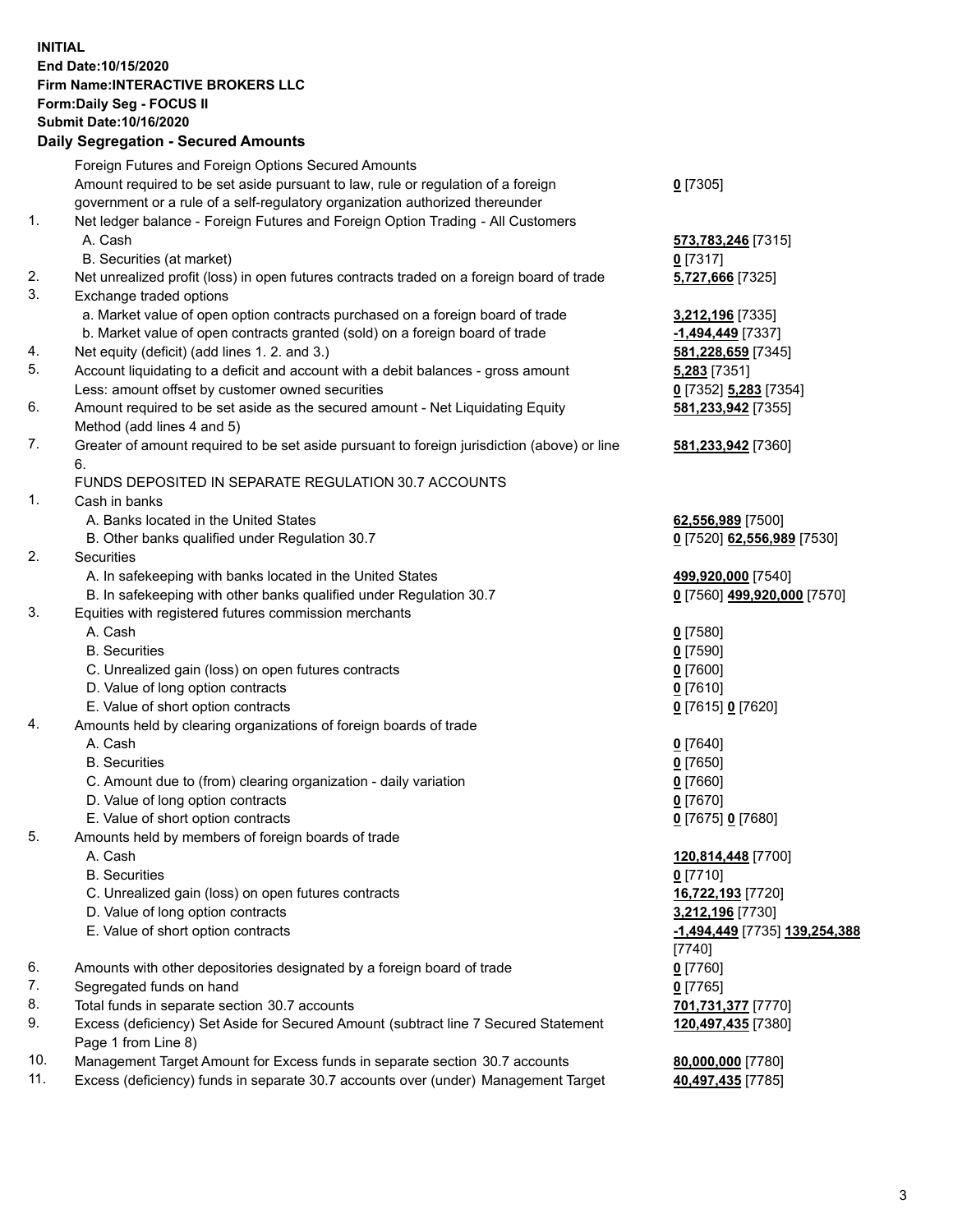**INITIAL End Date:10/15/2020 Firm Name:INTERACTIVE BROKERS LLC Form:Daily Seg - FOCUS II Submit Date:10/16/2020 Daily Segregation - Segregation Statement** SEGREGATION REQUIREMENTS(Section 4d(2) of the CEAct) 1. Net ledger balance A. Cash **5,387,203,934** [7010] B. Securities (at market) **0** [7020] 2. Net unrealized profit (loss) in open futures contracts traded on a contract market **-13,363,443** [7030] 3. Exchange traded options A. Add market value of open option contracts purchased on a contract market **299,220,640** [7032] B. Deduct market value of open option contracts granted (sold) on a contract market **-265,804,628** [7033] 4. Net equity (deficit) (add lines 1, 2 and 3) **5,407,256,503** [7040] 5. Accounts liquidating to a deficit and accounts with debit balances - gross amount **6,134,096** [7045] Less: amount offset by customer securities **0** [7047] **6,134,096** [7050] 6. Amount required to be segregated (add lines 4 and 5) **5,413,390,599** [7060] FUNDS IN SEGREGATED ACCOUNTS 7. Deposited in segregated funds bank accounts A. Cash **1,100,142,744** [7070] B. Securities representing investments of customers' funds (at market) **2,551,331,808** [7080] C. Securities held for particular customers or option customers in lieu of cash (at market) **0** [7090] 8. Margins on deposit with derivatives clearing organizations of contract markets A. Cash **8,617,200** [7100] B. Securities representing investments of customers' funds (at market) **1,919,972,930** [7110] C. Securities held for particular customers or option customers in lieu of cash (at market) **0** [7120] 9. Net settlement from (to) derivatives clearing organizations of contract markets **3,178,558** [7130] 10. Exchange traded options A. Value of open long option contracts **299,060,423** [7132] B. Value of open short option contracts **-265,755,356** [7133] 11. Net equities with other FCMs A. Net liquidating equity **0** [7140] B. Securities representing investments of customers' funds (at market) **0** [7160] C. Securities held for particular customers or option customers in lieu of cash (at market) **0** [7170] 12. Segregated funds on hand **0** [7150] 13. Total amount in segregation (add lines 7 through 12) **5,616,548,307** [7180] 14. Excess (deficiency) funds in segregation (subtract line 6 from line 13) **203,157,708** [7190] 15. Management Target Amount for Excess funds in segregation **155,000,000** [7194]

16. Excess (deficiency) funds in segregation over (under) Management Target Amount Excess

**48,157,708** [7198]